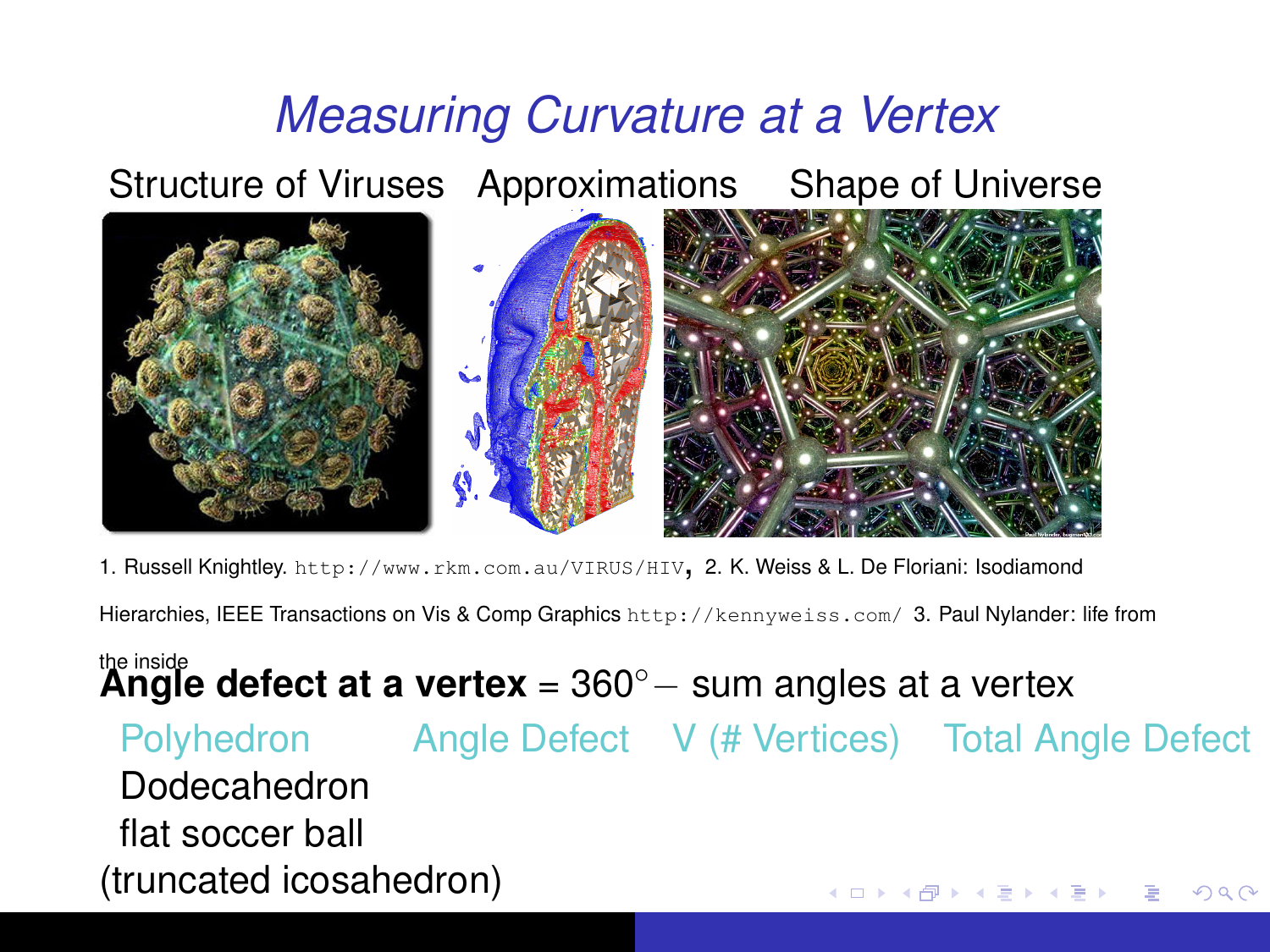K 何 ト K ヨ ト K ヨ ト

÷.  $QQ$ 

angle defect at a vertex =  $2\pi$  sum angles at a vertex

total angle defect total angle defect =<br>∑ angle defect at a vertex= *V*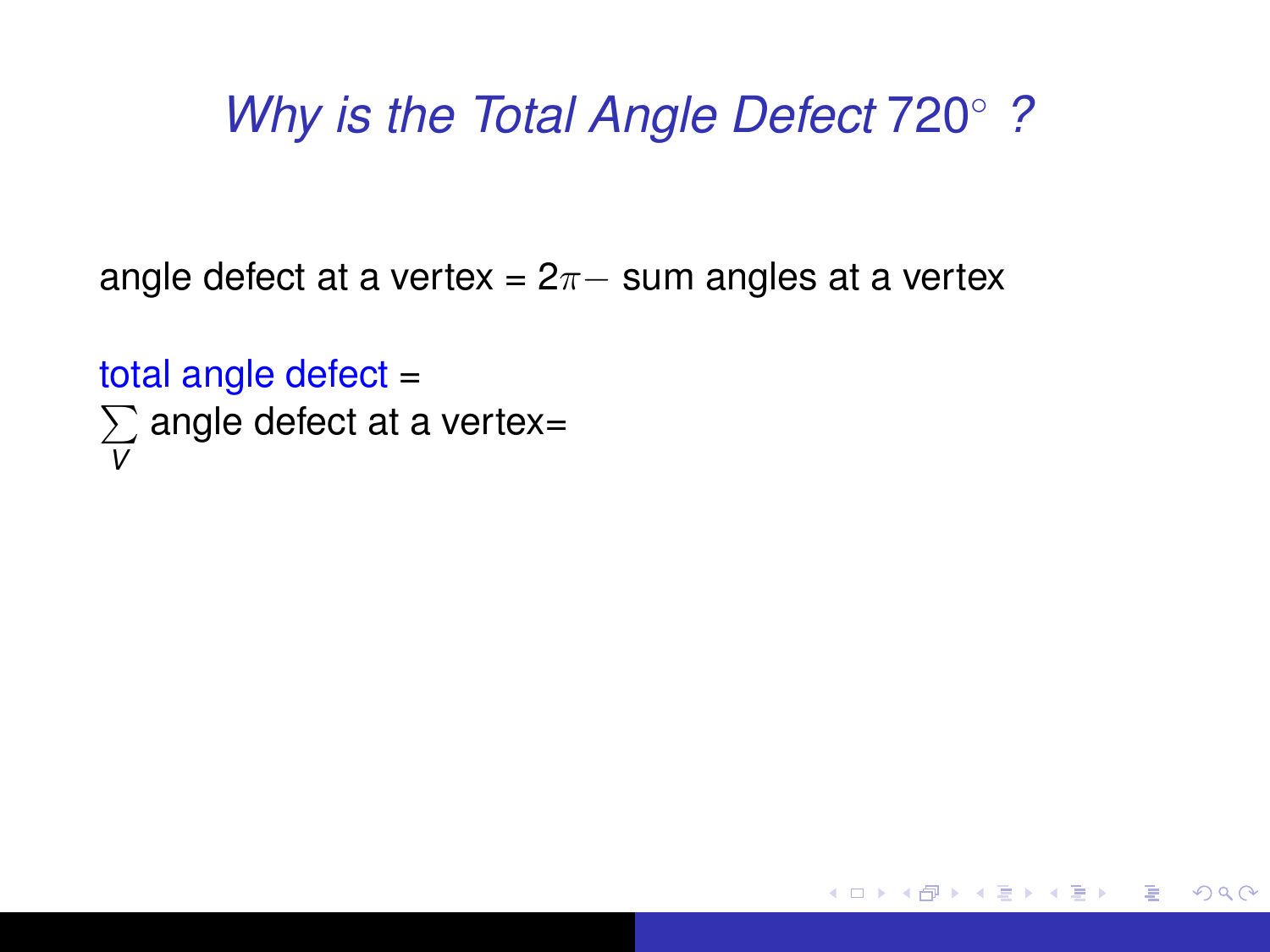K 何 ト K ヨ ト K ヨ ト

÷.  $QQ$ 

angle defect at a vertex =  $2\pi$  sum angles at a vertex

total angle defect  $=$ total angle defect =<br>∑ angle defect at a vertex= 2π*V*− sum of all the angles *V*

sum of angles in 1 face  $=$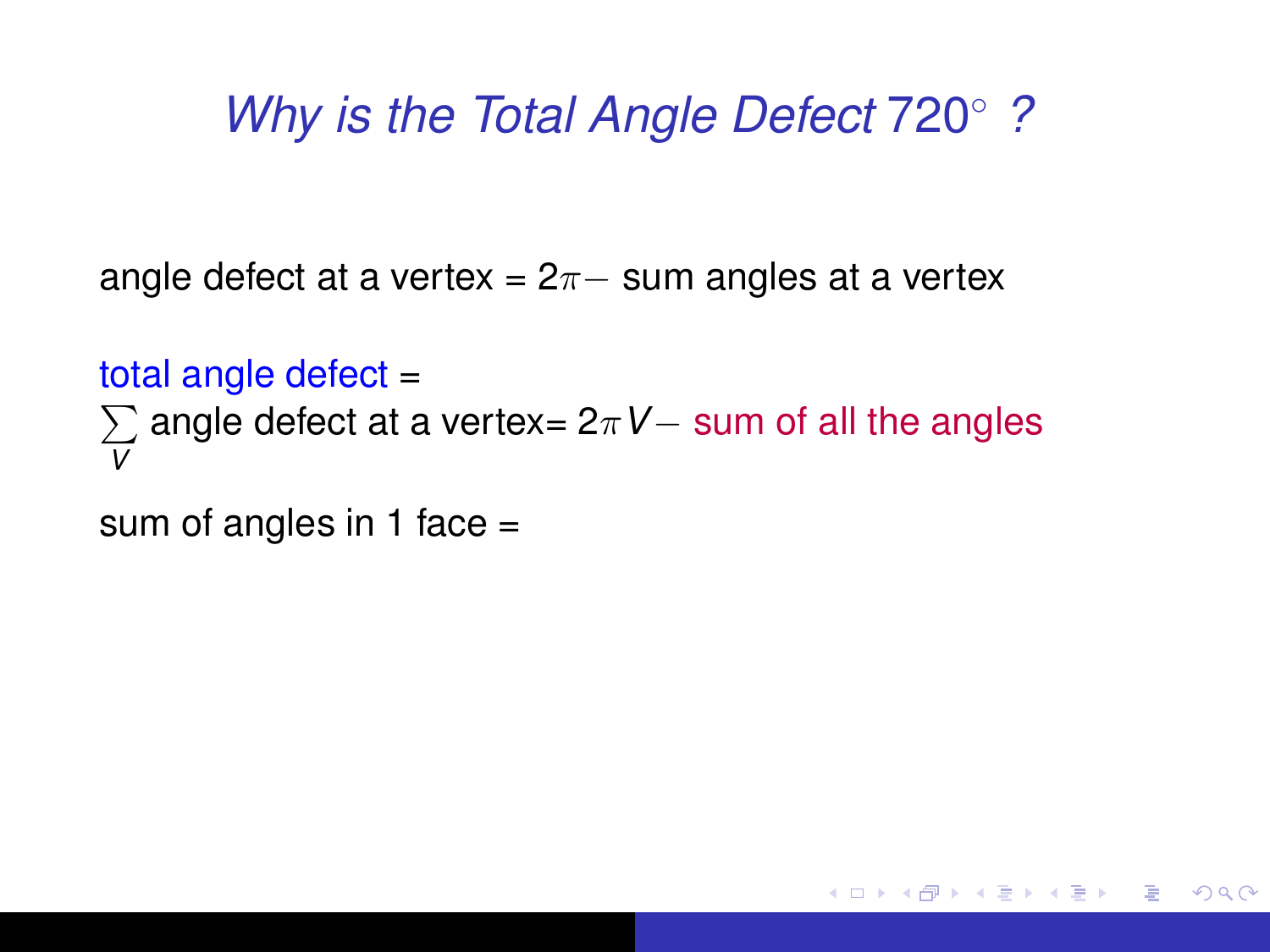angle defect at a vertex =  $2\pi$  sum angles at a vertex

total angle defect total angle defect =<br>∑ angle defect at a vertex= 2π*V*− sum of all the angles *V*

sum of angles in 1 face =  $\pi$ (# sides in face  $-2$ ) =  $\pi$ (# sides) $-2\pi$ 

 $\langle \oplus \rangle$  >  $\langle \oplus \rangle$  >  $\langle \oplus \rangle$ 

÷.  $QQ$ 

sum of all the angles=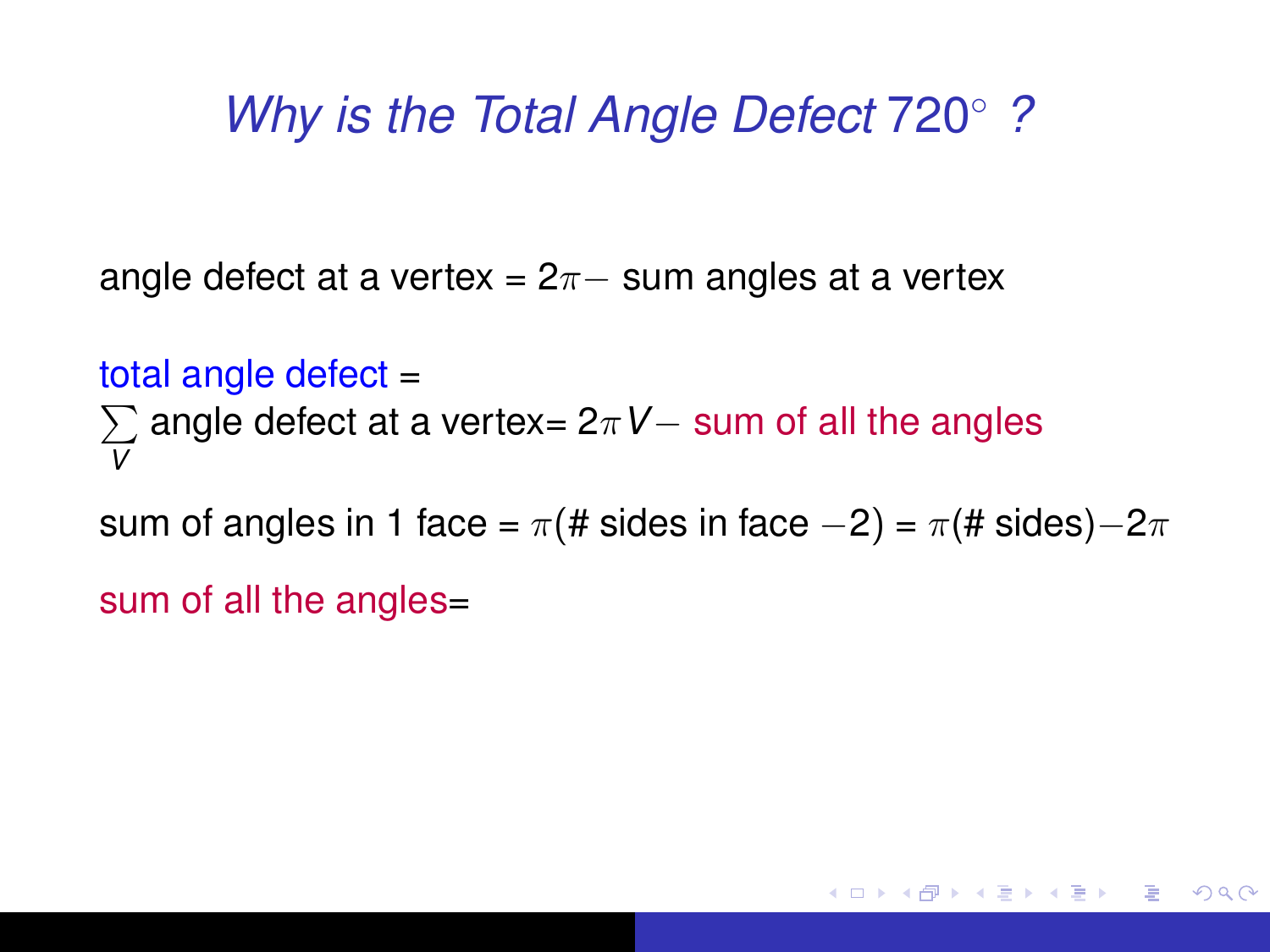angle defect at a vertex =  $2\pi$  sum angles at a vertex

total angle defect total angle defect =<br>∑ angle defect at a vertex= 2π*V*− sum of all the angles *V*

sum of angles in 1 face =  $\pi$ (# sides in face  $-2$ ) =  $\pi$ (# sides) $-2\pi$ 

sum of all the angles=  $\sum$  sum in each face = $\pi$  (all sides)  $-2\pi$ F. *F*

イ御 メモ メモ メモ メーモー

 $QQ$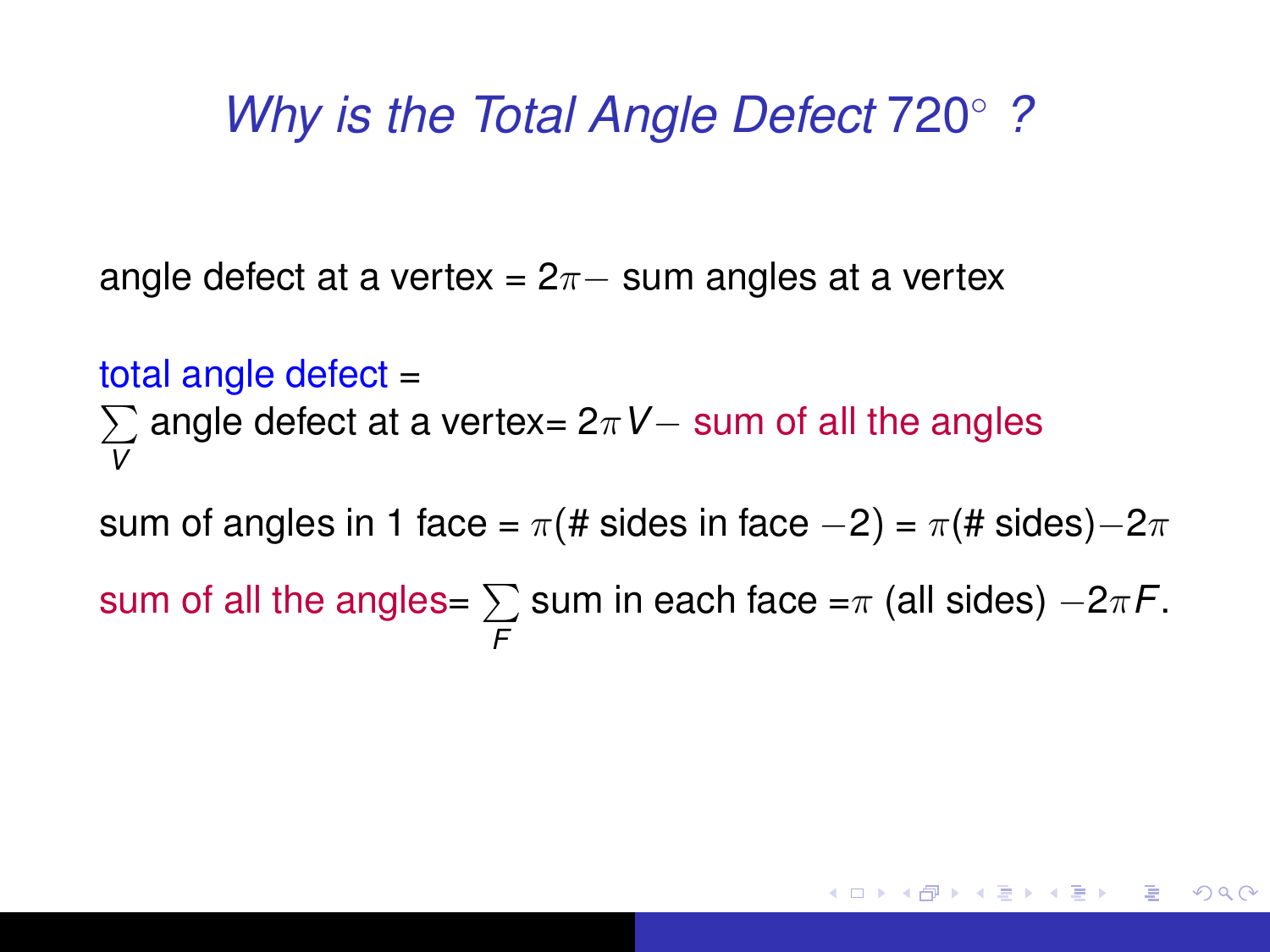angle defect at a vertex =  $2\pi$  sum angles at a vertex

total angle defect total angle defect =<br>∑ angle defect at a vertex= 2π*V*− sum of all the angles *V*

sum of angles in 1 face =  $\pi$ (# sides in face  $-2$ ) =  $\pi$ (# sides) $-2\pi$ 

sum of all the angles=  $\sum$  sum in each face = $\pi$  (all sides)  $-2\pi$ F. *F* Recall that all the sides double counts along the edges *E* so sum of all the angles=  $2\pi E - 2\pi F$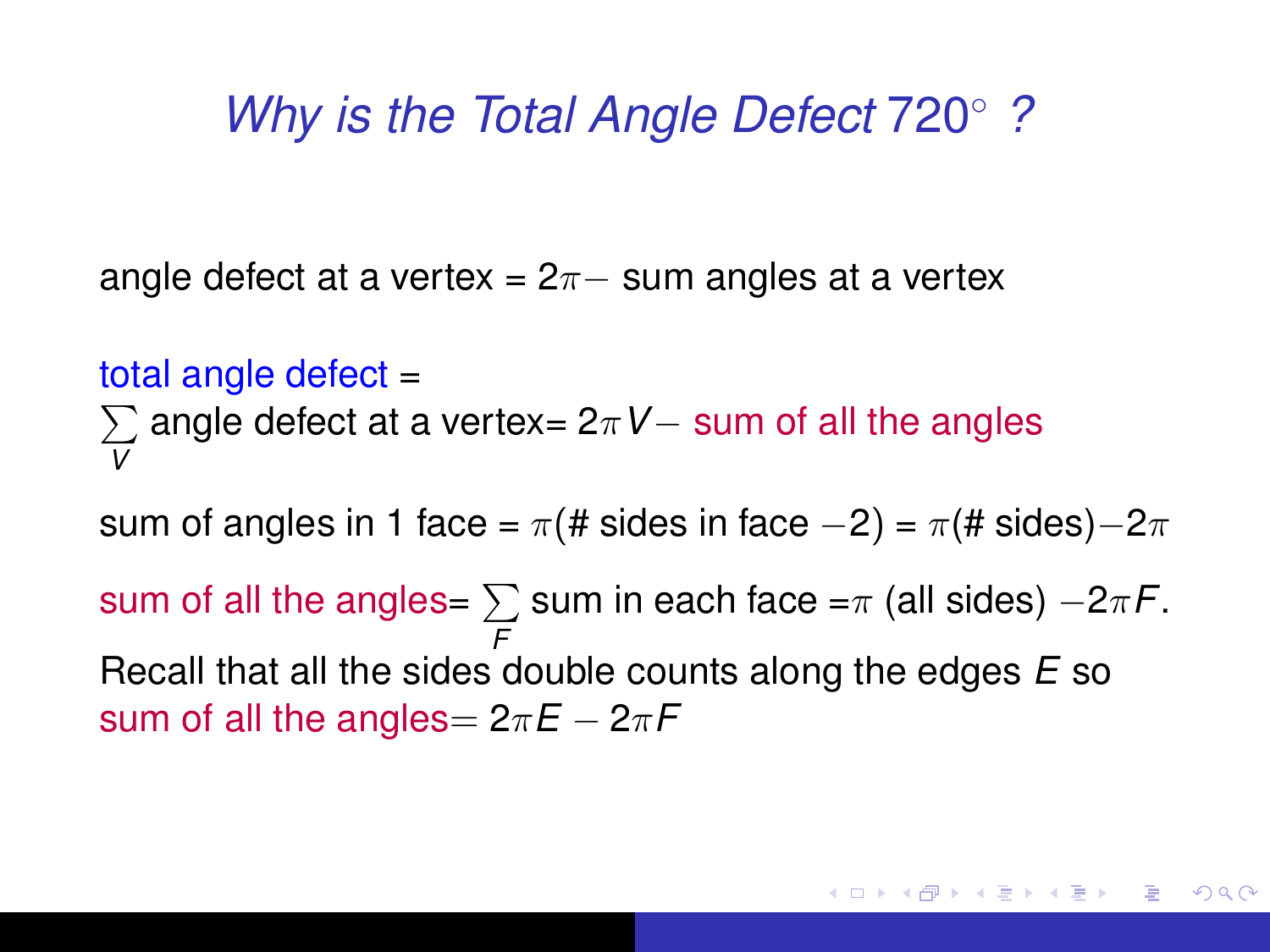angle defect at a vertex =  $2\pi$  sum angles at a vertex

total angle defect  $=$ total angle defect =<br>∑ angle defect at a vertex= 2π*V*− sum of all the angles *V*

sum of angles in 1 face =  $\pi$ (# sides in face  $-2$ ) =  $\pi$ (# sides) $-2\pi$ 

sum of all the angles=  $\sum$  sum in each face = $\pi$  (all sides)  $-2\pi$ F. *F* Recall that all the sides double counts along the edges *E* so sum of all the angles=  $2\pi E - 2\pi F$ 

total angle defect = 2π*V* − (2π*E* − 2π*F*) = 2π(*V* − *E* + *F*) geometric combinatorics

K 何 ▶ K ヨ ▶ K ヨ ▶ ...

÷.

 $2Q$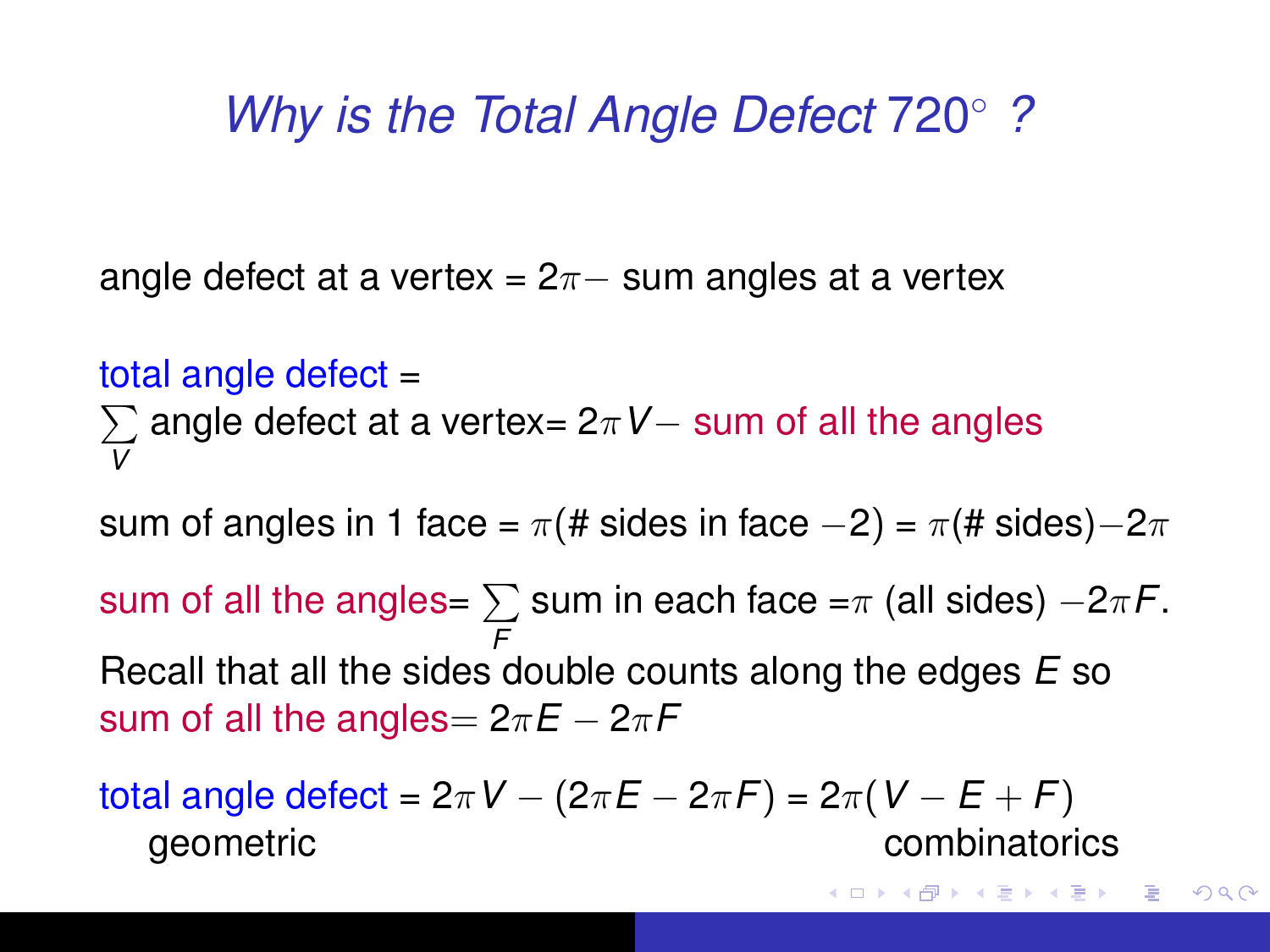# *Polyhedra*

In the proof that there are five regular polyhedra, recall that we had *n* total polygonal faces and *p k*-sided faces touch at a vertex. Characterize *E* and *V* in terms of *n*, *p* and *k*.

イロト イ団ト イヨト イヨト

÷.  $QQ$ 

a) 
$$
E = \frac{nk}{2}
$$
  $V = \frac{nk}{p}$ 

b) 
$$
E = \frac{nk}{2}
$$
 
$$
V = \frac{nk}{2}
$$

c) 
$$
E = \frac{nk}{p}
$$
  $V = \frac{nk}{2}$ 

d) 
$$
E = \frac{nk}{p}
$$
  $V = \frac{nk}{p}$ 

e) other